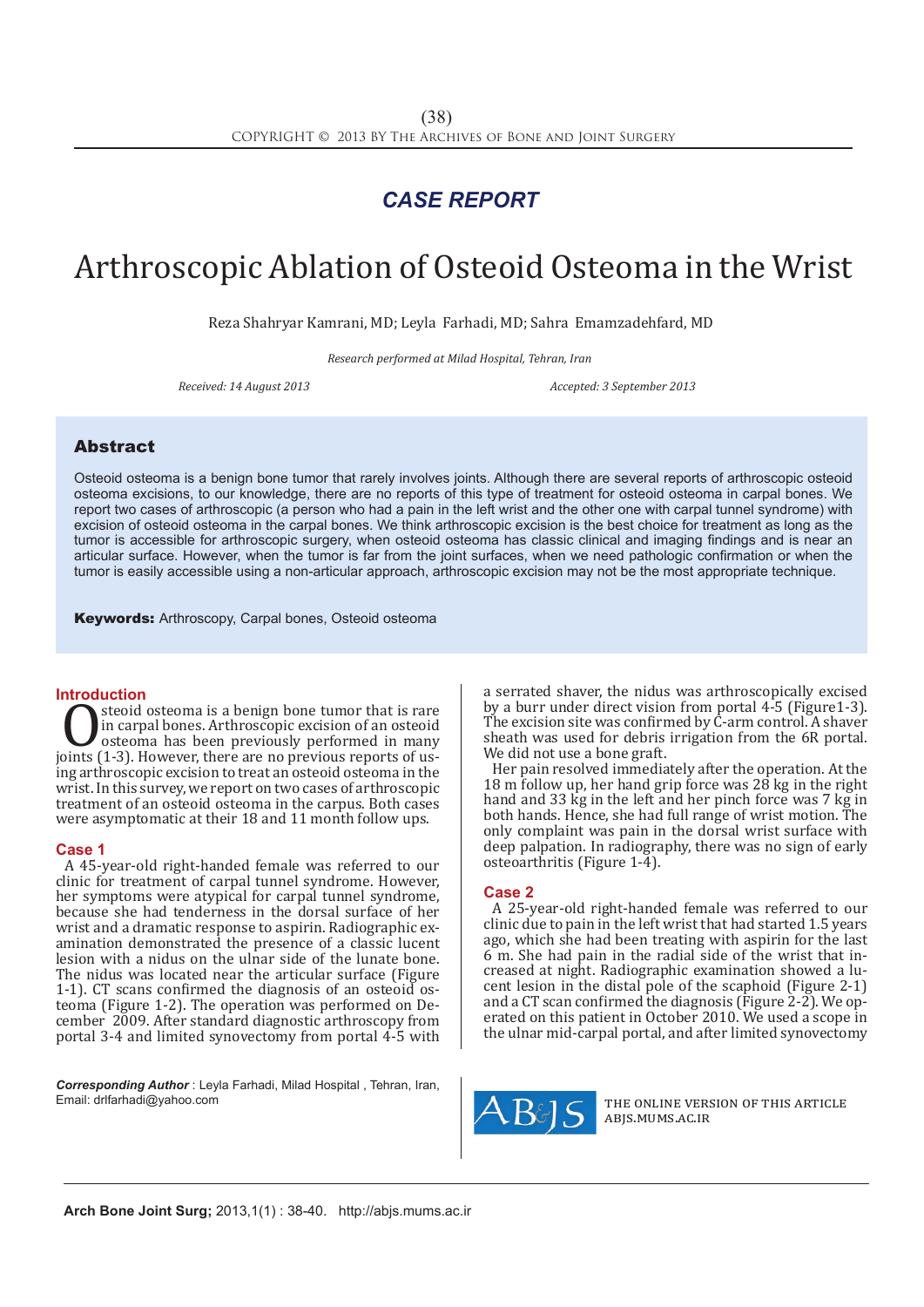



**Figures 1-1 to 1-4. Wrist X-ray, arthroscopic photo and CT-scans of case 1.**

from the radial mid-carpal portal, the nidus was excised by a burr under direct vision and C-arm control (Figure 2-3). We did not use a bone graft.

The patient's pain resolved after the operation. Six months after the operation, a CT-scan showed that half of the defect was filled (Figure 2-4). The patient did not complain of any pain at her 11 month follow-up and both wrists had the same range of motion. The hand grip force was 36 kg in the right and 30 kg in the left hand. The pinch power was 14 kg in the left and 10 kg in the right hand. . However, there was tenderness in the radial side of the left wrist and pain during full force pinching.

#### **Discussion**

1

Osteoid osteoma is a benign bone tumor with typical signs and symptoms that make it easy to diagnosis. These include night pain, dramatic responses to aspirin and typical radiologic findings and it rarely involves joints.

In the wrist, it most often causes increasing pain, joint tenderness and swelling. Due to the atypical presentation in the wrist, it can be initially difficult to diagnose. However, it can be diagnosed by clinical and radiographic findings (4).

Nidus excision is the treatment of choice for osteoid osteomata, and it is usually performed in open surgery. Radiof requency ablation has been another common treatment, with good outcomes, although its use in the carpus is controversial (5). The most important limitation for treatment is the risk of neurovascular and soft tissue damage in the wrist. In our opinion, unpredictable damage to the cartilage due to heat is another important limitation, especially when the nidus is near the articular surface.

Arthroscopic nidus resection efficacy was first described in the knee and has now been confirmed in many case reports (1-3). However, we were unable to find cases of arthroscopic nidus resection in the wrist, presumably because of the rarity of osteoid osteoma in that region. We had 2 patients with carpal involvement who were good candidates for arthroscopic excision because their nidi were near articular surfaces and there was a low risk of joint damage.

Although the tumor location may be found arthroscopically, we preferred to confirm the location of a nidus using a C-arm control, as described by other groups (3). After determining the position, we excised the nidus using a sheath less burr. The resultant debris was washed out of the joint

Arthroscopic ablation of osteoid osteoma in the wrist

2 4

The Archives of Bone and Joint Surgery . abjs.mums.ac.ir

volume 1. number 1 . september 2013